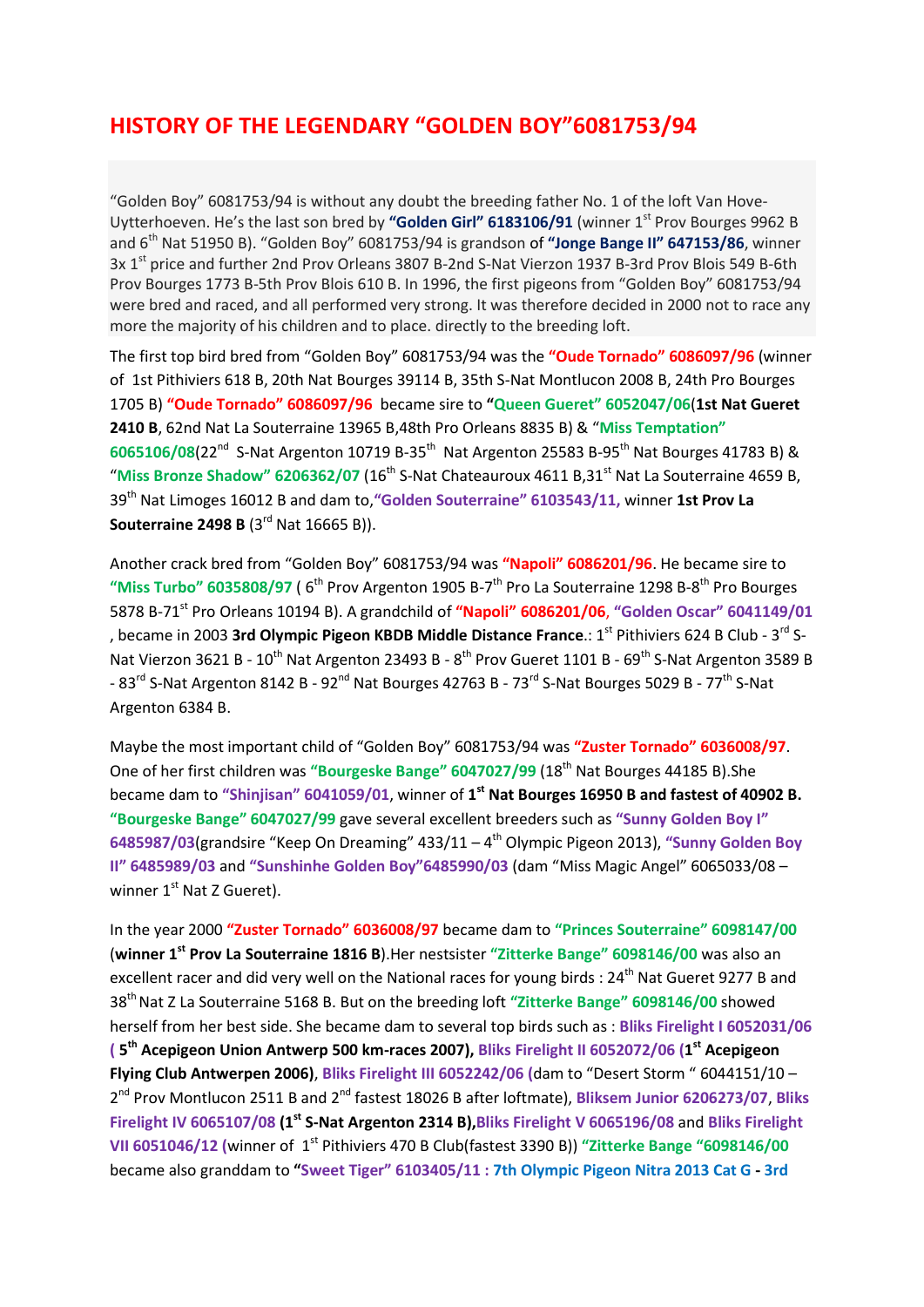Ace Pigeon Union Antwerp 500 km-races 2012 - 2<sup>nd</sup> Ace Pigeon Prov KBDB 500 km races 2012 - 3x Top 30 Nat :  $14^{th}$ , 22<sup>nd</sup> and 30<sup>th</sup> - 6x Top 100 Nat Z : 6<sup>th</sup>, 11<sup>th</sup>, 16<sup>th</sup>,17<sup>th</sup>, 60<sup>th</sup> and 89<sup>th</sup>.

One of the last daughters bred from "Zuster Tornado" 6036008/97 was "Princes Bange" 6041056/01. On a certain moment more than 20 direct children of this hen were sitting on the breeding loft. Her most famous children are "Miss Alfa" 6042086/03(winner 5x  $1<sup>st</sup>$  price –  $1<sup>st</sup>$  Prov Bourges -1<sup>st</sup> Prov Vierzon and dam to Lucky Punch 6044035/10 who won from Montlucon 1st Provincial 2511 B and fastest 18026 B). Another child of "Princes Bange" 6041056/01 is "Miss Picasso" 6035004/04 - winner of 1<sup>st</sup> Pithiviers 940 B & 1<sup>st</sup> Pithiviers 3107 B) One of the best breeding birds from "Princes Bange" 6041056/01 is "Zanzibar Junior" II 6035161/04. He became sire to "Miss Good Evening" 6051061/12, in 2013 winner of  $10^{th}$  Nat Bourges 13588 B, 59<sup>th</sup> Nat Z Argenton 4007 B, 80<sup>th</sup> Nat Z Argenton 1544 B and 125<sup>th</sup> Nat Z Montlucon 4106 B . He's also grandsire to "Miss Lifestyle" 6206307/07, winner of 15<sup>th</sup> Nat Argenton 6177 B,26th S-Nat Vierzon 5076 B, 54<sup>th</sup> S-Nat Issoudun 5815 B,60<sup>th</sup> Nat Z Gueret 4661 B,69<sup>th</sup> Nat Z Limoges 5830 B, 69<sup>th</sup> National Souillac 7597 B. Another super breeder from "Princes Bange" 6041056/01 is "Zanzibar Junior III " 6037168/05 He's sire to "Miss Dolce Vita" 6116167/09-winner 2x 1<sup>st</sup> Price and Best Young Bird of Belgium 2 National Races 2009 : 8<sup>th</sup> Nat Bourges 37357 B and 13<sup>th</sup> Nat La Souterraine 17814 B He became also sire to "Miss Fantasy" 6206203/07 (1<sup>st</sup> Prov Bourges 3628 B). "Zanzibar Junior III "6037168/05 is grandsire to Rihanna 6311407/11 (6th Olympic Pigeon Nitra 2013 Cat B (Middle Distance) - 6<sup>th</sup> Best Young Bird of Belgium 2 National races 2011 - 2<sup>nd</sup> Ace Pigeon Union Antwerp 500 km races 2011 : 5<sup>th</sup> Nat La Souterraine 16665 B and 6th Nat Montlucon 22875 B.

A following super breeder from "Princes Bange" 6041056/01 is "Zanzibar Junior V"6037385/05 He is sire to "Miss Pokerface" 6206259/07 (47<sup>th</sup> Nat Z Bourges 13049 B - 48<sup>th</sup> S-Nat Bourges 8508 B - 62<sup>nd</sup> Nat La Souterraine 4659 B - 85<sup>th</sup> S-Nat Chateauroux 5264 B - 88<sup>th</sup> Nat La Souterraine 18973 B - 90<sup>th</sup> S-Nat Argenton 5883 B) and "Miss Limoges" 6065157/08 (1<sup>st</sup> S-Nat Limoges 3391 B 632 km) and "Lady Gaga" 6065158/08 (7<sup>th</sup> S-Nat Vierzon 8869 B - 39<sup>th</sup> Nat Bourges 24676 B - 41<sup>st</sup> Nat Bourges 22476 B -47<sup>th</sup> Nat Argenton 25583 B - 33<sup>rd</sup> S-Nat Chateauroux 6281 B - 49<sup>th</sup> Nat Bourges 15508 B. "Zanzibar Junior V"6037385/05 is grandsire to "Thunder Flash" 6103575/11 -winner 1<sup>st</sup> Nat Z La Souterraine 1563 B and 6x1st Price.

"Princes Bange" 6041056/01 is also dam to "Queen Orleans" 007/06( $1<sup>st</sup>$  Prov Orleans 8835 B)

"Princes Bange" 6041056/01 is dam to "Zanzibar Junior VII" 6052165/06, the sire to "Twinky" 6116103/09 (16<sup>th</sup> S-Nat Chateauroux 6281 B - 37<sup>th</sup> S-Nat Chateauroux 4056 B - 62<sup>nd</sup> Nat Bourges 17168 B - 84<sup>th</sup> S-Nat La Souterraine 5154 B) and "Zoran" 6103495/11 (2x 1<sup>st</sup> Price) and "Holiday Time"  $6103496/11$  (winner 2x Top 100 Nat:  $90<sup>th</sup>$  Argenton 22384 B and  $95<sup>th</sup>$  Montlucon 22384 B).

"Zanzibar Junior VIII" 6065166/06 is sire to "Golden Souterraine" 6103543/11 (1<sup>st</sup> Prov La Souterraine 2498 B ( $3^{\text{rd}}$  Nat 16665 B) and her nestsister Miss Umbrella 6103544/11 (47<sup>th</sup> Nat Argenton 22384 B) "Zanzibar Junior VIII" 6065166/06 is also sire to "Miss Banana" 6206342/07 the dam to Miss Joy Rider 6150014/12 (1<sup>st</sup> Provincial Salbris 964 B)

"Princes Bange" 6041056/01 is granddam dam to "Miss National Ace" 6116090/09 - 2<sup>nd</sup> Best Young Bird of Belgium 4 National Races 2009 :  $67<sup>th</sup>$  S-Nat Bourges 9732 B -  $86<sup>th</sup>$  S-Nat Argenton 6647 B -52<sup>nd</sup> S-Nat La Souterraine 5154 B - 123<sup>rd</sup> Nat Z Gueret Nat Z 5034 B.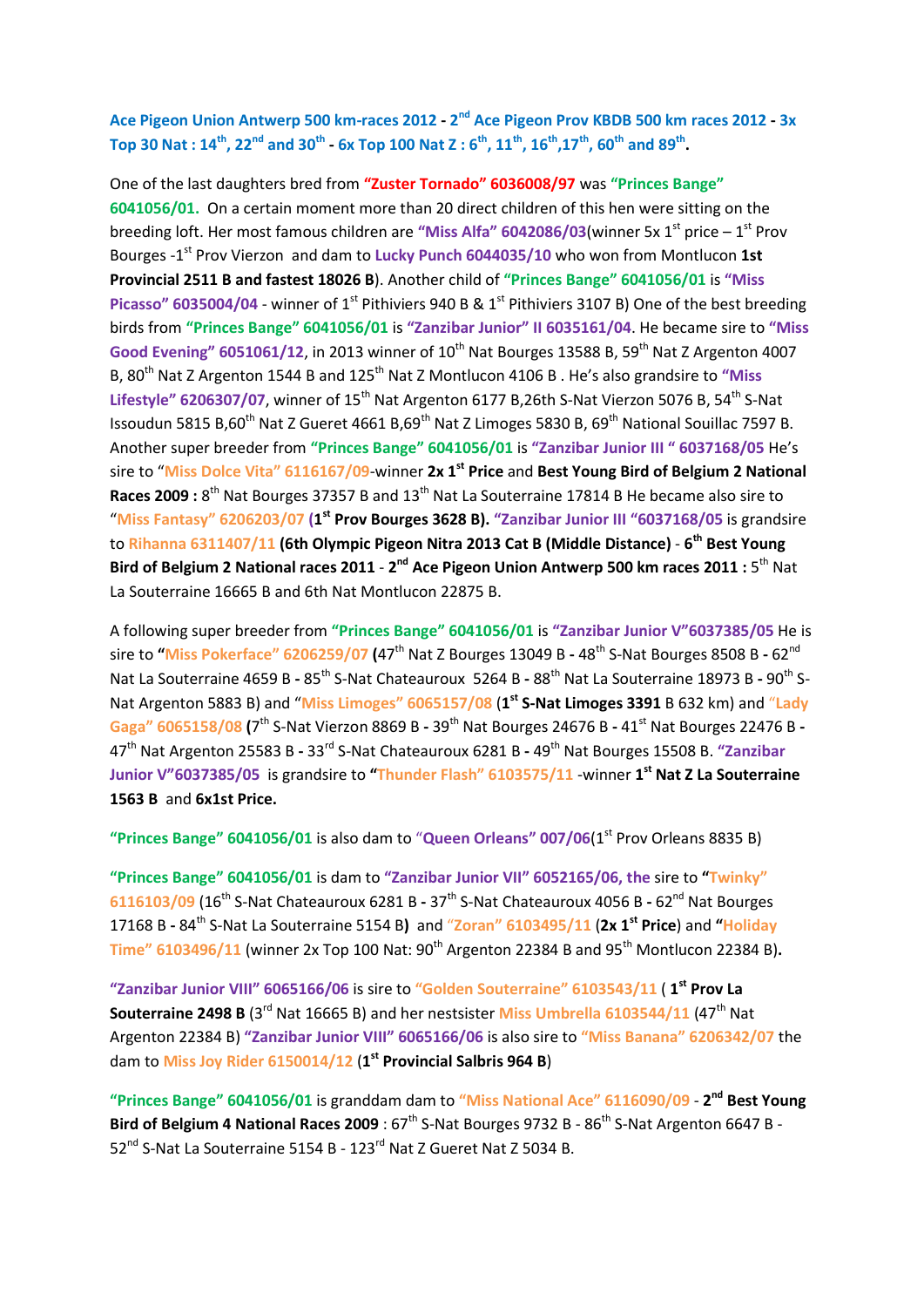One of the most famous children of "Golden Boy" 6081753/94 is without any doubt "Miss Tornado" 6047047/99. She won in total 7x1st price and became 1<sup>st</sup> Ace Pigeon Union Antwerp 500 km-races as young bird and later 4<sup>th</sup> Olympic Pigeon Middle Distance South Africa 2001. with following results 5<sup>th</sup> Prov Vierzon 1682 B - 1<sup>st</sup> Prov La Souterraine 1017 B - 1<sup>st</sup> Sens 975 B Club - 26<sup>th</sup> Nat La Souterraine 14957 B - 3<sup>rd</sup> Sens 975 B - 96<sup>th</sup> Prov Orleans 11842 B - 13<sup>th</sup> Nat La Souterraine 1892 B - 63<sup>rd</sup> Nat Argenton 21151 B

"Miss Tornado" 6047047/99 is dam to "Jobator" 6501457/02, a fantastic breeder. He became sire to "Amazing Girl" 6103437/11(1st Noyon 525 B Club -  $25<sup>th</sup>$  S-Nat Nevers 6058 B -  $25<sup>th</sup>$  Nat Gueret 12592 B - 59<sup>th</sup> Nat Argenton 2611 B - 70<sup>th</sup> S-Nat Bourges 9071 B - 81<sup>st</sup> S-Nat Blois 5000), "Miss Fashion" 6103511/11 (41<sup>st</sup> Nat Montlucon 22875 B - 76<sup>th</sup> Nat Z Argenton 7809 B) and "Sweet Dreams" 6103512/11(1<sup>st</sup> Momignies 219 B - 1<sup>st</sup> Bourges 533 B Club (10<sup>th</sup> Nat 19655 B) - 15<sup>th</sup> S-Nat Nevers 6058 B - 23<sup>rd</sup> S-Nat Blois 5000 B - 42nd Nat Z Argenton 7809 B.

"Miss Tornado" 6047047/99 became dam to "Jimmi" 6052113/06 (1st Marne 1392 B). As breeder "Jimmi" 6052113/06 was even better He became sire to "Miss Argiro" 6116044/09-winner of  $1<sup>st</sup>$  Nat Z Chateauroux 8353 B and 8x 1<sup>st</sup> Price. "Jimmi" 6052113/06 is also grandsire to "Sweet Tiger" 6103405/11 –one of the best racing hens the last 2 years (2012+2013) in Belgium : 7th Olympic Pigeon Nitra 2013 Cat G - 3rd Ace Pigeon Union Antwerp 500 km-races 2012 - 2<sup>nd</sup> Ace Pigeon Provincial KBDB 500 km races 2012 - 3x Top 30 National :  $14^{th}$ , 22<sup>nd</sup> and 30<sup>th</sup> - 6x Top 100 National Zone :  $\boldsymbol{6}^{\text{th}}$ ,  $\boldsymbol{11}^{\text{th}}$ ,  $\boldsymbol{16}^{\text{th}}$ , $\boldsymbol{17}^{\text{th}}$ ,  $\boldsymbol{60}^{\text{th}}$  and  $\boldsymbol{89}^{\text{th}}$  .

"Miss Tornado" 6047047/99 is also dam to "Young Miss Tornado" 6206268/07 (dam to "Miss Almost"  $6051308/12$  in 2013 winner of 2<sup>nd</sup> Nat Argenton 22463 B and 2<sup>nd</sup> fastest 38788 old & yearling birds).

Another excellent breeding cock directly from "Miss Tornado" 6047047/99 is the bird called "Tommi" 6052114/06 ( $1<sup>st</sup>$  Melun 339 B Club) "Tommi" 6052114/06 became sire to "Miss Iron Force" 6103532/11 winner of 58<sup>th</sup> Nat La Souterraine 16665 B - 93<sup>rd</sup> Nat Z Chateauroux 5997 B - 96<sup>th</sup> Nat Z Argenton 7809 B - 97<sup>th</sup> Nat Gueret 12592 B - 109<sup>th</sup> Nat Z Montlucon 8766 B and "Miss Air Force" 6103490/11 (1<sup>st</sup> Ace Pigeon Long Distance Antwerp Flying Club Young Birds & 4<sup>th</sup> Nat La Souterraine 16665 B).

Another excellent breeding cock from "Golden Boy" 6081753/94 is "Donkere Tornado" 6098410/00. One of his most famous sons is "Pluto" 6042058/03 (8<sup>th</sup> Prov Bourges 3456 B - 16<sup>th</sup> Prov Vierzon 2795 B - 25<sup>th</sup> Prov Montlucon 2589 B - 46<sup>th</sup> Prov Chateauroux 3417 B - 67<sup>th</sup> S-Nat Bourges 8019 B "Donkere Tornado" 6098410/00 became also grandsire to "Desert Storm" 6044151/10 (2<sup>nd Prov</sup> Montlucon 2511 B (after loftmate) and 2<sup>nd</sup> fastest 18026 B) and to "Jeronimo" 6206216/07(3x 1<sup>st</sup> Price and 35<sup>th</sup> Nat Bourges 11051 B - 47<sup>th</sup> Nat Bourges 16771B - 33<sup>rd</sup> Nat Bourges 31824 B - 59<sup>th</sup> Nat Argenton 20844 B.

The "Sunny Golden Boy I" 6485987/03 is another excellent breeding cock from "Golden Boy" 6081753/94. He.became sire to "Bulldog" 6206283/07 (34<sup>th</sup> Nat Argenton 20844 B and 41<sup>st</sup> Nat Bourges 13049 B). "Sunny Golden Boy I" 6485987/03 is also grandsire to "Keep on Dreaming" 6103433/11 : 4th Olympic Pigeon Nitra 2013 Cat G - 1<sup>st</sup> Ace Pigeon Union Antwerp 500 km-races 2012 - Winner 5x 1<sup>st</sup> and 10x 2<sup>nd</sup> price (with doubles) – Winner 1<sup>st</sup> S-National 6248 B Montlucon (2<sup>nd</sup> fast 40740 old & yearling B-beaten with 3 sec).